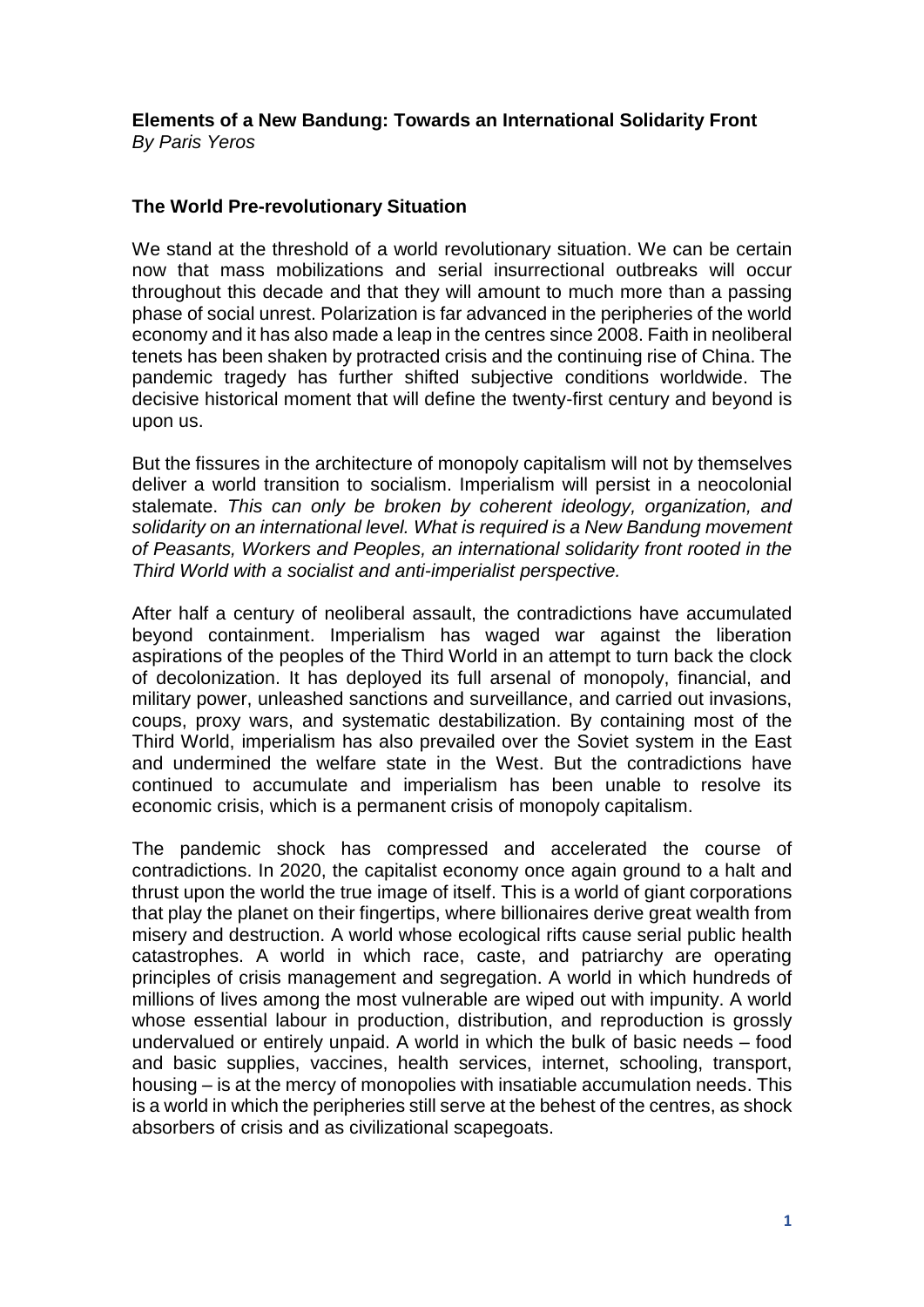The end of the Cold War shifted the parameters of struggle, but the principal contradiction between imperialism and the peoples of the Third World has remained in place. Neither the end of empire, nor the collapse of the Soviet Union, nor the rise of China has displaced the centrality of this contradiction. What has changed is the character of the two aspects of this contradiction: monopoly capital has accelerated on the path of centralization and financialization, absorbing peripheral bourgeoisies into its global strategy, while the peoples of the Third World have entered the phase of generalized semi-proletarianization. The motive force of historical change thus remains essentially the same: the peasants, workers and marginalized peoples of the Third World. And it is here that the flame has been kept alight in the struggle against imperialist assault and deepening polarization.

No sooner had the ink dried on the accords that dissolved the Soviet Union, an indigenous people's uprising in the southern Mexican state of Chiapas punctured imperialist designs and heralded a new epoch of struggle. The Zapatistas carved an autonomous revolutionary territory, defended by arms to this day. Since then we have witnessed two robust revolutionary situations, in Venezuela and Zimbabwe, whose radicalism shifted the relation of forces internally and in whole regions, galvanizing anti-imperialist resistance. And we have witnessed relentless mass mobilizations, armed struggles, and insurrectional pressures in all regions of the Third World: a decade-long People's War in Nepal until 2006; the Arab Spring from 2010; the ongoing protests in Haiti since 2018; the social explosion in South America in 2019; a sustained mass mobilization by farmers and other movements in India since the end of 2020; the list goes on.

The North has not been spared either. Indeed, hope has been raised by the new struggles especially in the United States, the organizing centre of the imperialist system. The intensification of struggles in the midst of pandemic catastrophe has had a singular effect on levels of political consciousness worldwide. In May 2020, a courageous popular uprising against racist police brutality emboldened movements against racism, casteism, and police violence across North and South, from France and Britain to Brazil, Nigeria, and India. This sequence of events demonstrated the latent power of international solidarity among oppressed peoples. It fully vindicated Angela Davis' affirmation, made after the Ferguson protests in 2014, that 'people are ready for a movement.' Yet, the relentless NGO cooption of Northern protests continues to weigh heavily on national politics and international solidarity.

What is really at stake now? The starkest answers have come from Palestine, one of the remaining colonial situations, and Afghanistan, the archetype of modern semi-colonialism. In May 2021, a new groundswell of rebellion across historic Palestine was answered with genocidal violence by the Zionist state with the full support of imperialism. Bombs rained down on the densely populated Gaza enclave killing 260 people in just two weeks, one-fourth of them children, and injuring over 2,000. Meanwhile, in Afghanistan, imperialism has shown how far it is still willing to go to obtain direct control over strategic positions: twenty years of military occupation, one trillion dollars spent, over 100,000 troops mobilized at its peak, and possibly a total of 200,000 dead or injured combined among military, police and the civilian population in the twenty-year period. These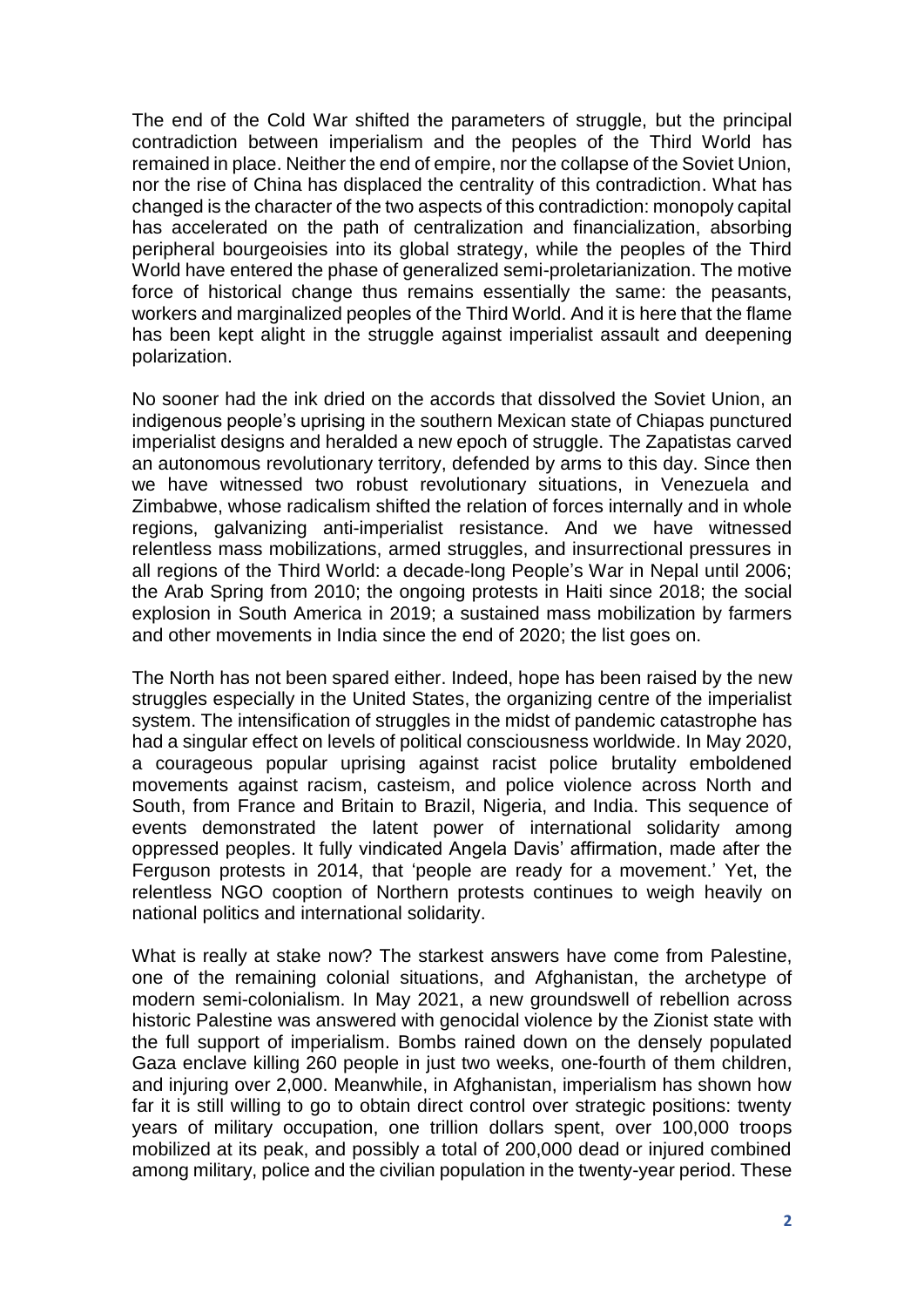leave no doubt as to what awaits the peoples of the Third World in the twentyfirst century: *imperialism will continue to perpetrate and sponsor genocide, without any moral restraint*.

The peoples under neocolonial and other semi-colonial situations are in the same line of fire. This is a fact known too well by indigenous and black peoples subject to ongoing genocide in the white-settler states of the Americas; or the peoples invaded anew by the imperialist war machine and its proxies in the Caribbean, North Africa, the Sahel, the Horn, and Western Asia; or the peoples targeted by racial, caste, communal, and religious bigotry in countries in thrall to ascendant neo-fascist forces; or indeed the peoples subject to endless imperialist sanctions and destabilization, in Cuba, Venezuela, Zimbabwe, Iran, and North Korea. Hundreds of US military bases persist in all corners of the earth, stirring up conflicts and pouncing on the frailties of peripheral countries.

It is necessary to draw the correct conclusions about what solidarity is required if the world revolutionary situation is to fulfill its potential. The risk is that the potential of the present be squandered and humanity delivered to barbarism, once and for all. New calls for international unity and organization are being made; and diverse organizations with a claim to internationalism already exist, or are in the making. But an international solidarity front *from* the Third World with a *revolutionary* and *anti-imperialist* perspective remains an open question.

The risk also is that a *pro*-imperialist 'left' prevails with Eurocentric and socialreformist sensibilities, to pay lip-service to the liberation aspirations of the peoples of the Third World. Already an eleventh-hour reform effort is underway to save monopoly capitalism from its obsolescence, promising a 'green economy' and material benefits for the top end of the salaried working classes concentrated in imperialist centres. This, too, will fail and the scapegoats will again be the same. Lenin's century-old condemnation of social reformism is more pertinent now than ever. A full-blown existential crisis is unfolding for the majority of the world's population, the peasants, workers and peoples of the Third World.

## **Peasants, Workers & Peoples**

The capitalist world economy is fulfilling its essential logic perceived long ago by Karl Marx with regards to the inexorable growth of a relative surplus population not directly or regularly employed and paid by capital. By the contemporary distribution of labour regimes around the world, one might be excused for mistaking this obsolescent monopoly capitalism for a post-capitalist system!

Well over half of the world's economically active population is not engaged in waged or salaried employment; it is engaged in self-employment, or unpaid family labour, or is unemployed. And while proletarianization has advanced under neoliberalism by the proportion of waged labour that has increased relative to the unwaged, the growth of the self-employed has trailed closely behind. Global unemployment also continues to grow in absolute terms, while unemployment especially among the youth between 15 and 24 years of age is ravaging the South.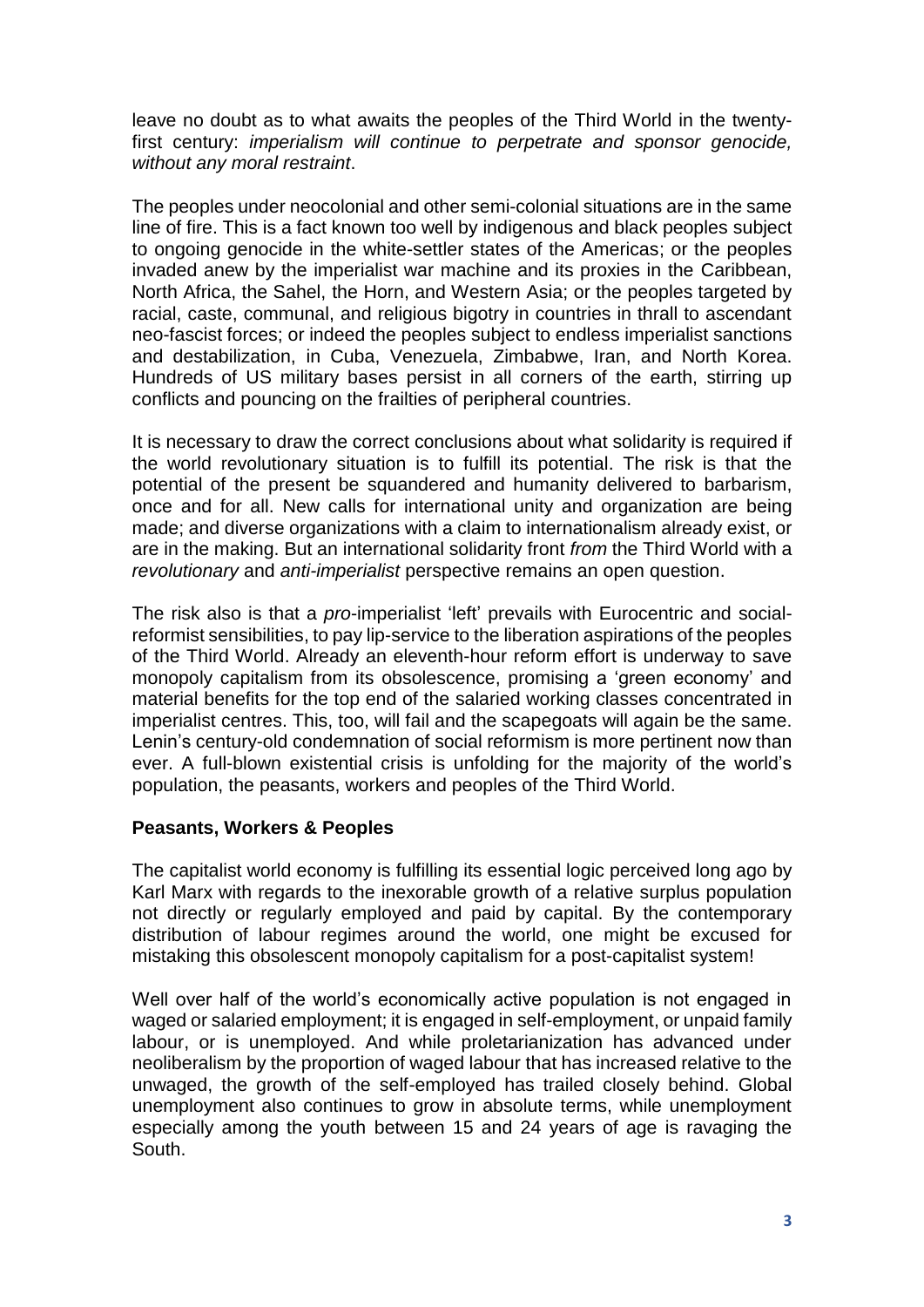If we further weigh in the large and growing contingents of *under*-15 youth populations dependent on the economically active in Africa, Asia, and Latin America and the Caribbean, these differences gain a qualitatively new dimension. Perhaps as much as two-thirds of the world's population lives in households that lead an existence with a tenuous, irregular, and sporadic relationship to wage labour. This situation will only intensify as another two billion youths come onboard by mid-century, mainly in the labour reserves of the peripheries. *We thus cannot properly speak of the proletarian condition as a universal feature of really existing monopoly capitalism in this late phase of neocolonialism.*

We must first recognize that imperialism maintains two distinct labour reserves in centres and peripheries. In the imperialist centres, prior to the pandemic, the proletariat consisted of, approximately, 86 percent of the working-age population, followed by 78 percent in Central and Southeastern Europe, 65 percent in Latin America and the Caribbean, 50 percent in North Africa and East Asia, and as low as 21 percent in South Asia and Sub-Saharan Africa, according to data provided by the International Labour Organization. Conversely, the unwaged working population (the self-employed or unpaid family labour) was lowest in the imperialist centres, around 10 percent, followed by 20 percent in Central and Southeastern Europe, 32 percent in Latin America and the Caribbean, 26–31 percent in North Africa and East Asia, and as high as 78 percent in South Asia and Sub-Saharan Africa, where, in fact, population growth is highest. The size of the two labour reserves differs dramatically; those in the imperialist centres also have closer interaction with the world's active army of labour – the proletariat proper – which is concentrated in the centres. Very different conditions, of massive and permanent marginality, prevail in peripheral social formations.

If we further consider the intrinsic relationship between productive and reproductive labour across labour regimes, and that reproductive labour is undertaken preponderantly by women, it is evident that well over two-thirds of the world's labour reserves consists of women. This massive contingent of women in the labour reserves is again situated mainly in the peripheries of the world economy, spanning diverse economic activities that branch out from household and care work. *The generalized semi-proletarian condition of peripheral social formations is structurally gendered and reliant on sexually segmented labour regimes and the unpaid reproductive labour especially of women, on a mass scale.* This is where the largest burden of the permanent crisis of monopoly capitalism is systematically deposited, a fact which routinely appears in grim statistics on women's illiteracy and malnutrition, child mortality, and gender based violence against women and girls, as well as against people of non-conformist, non-binary sexual and gender orientations.

The weight of the different economic sectors across the world economy is of further significance: in the imperialist centres, prior to the pandemic, as little as 4 percent of the working-age population was in agriculture, alongside 23 percent in industry and 74 percent in services. This was followed by 19, 26 and 55 percent in agriculture, industry, and services, respectively, in Central and Southeastern Europe; 16, 22 and 62 percent in Latin America and the Caribbean; 28, 23, and 49 percent in North Africa; 34, 29, and 37 percent in East Asia; 51, 20, 28 percent in South Asia; and 62, 9, and 29 percent in Sub-Saharan Africa. *The world's*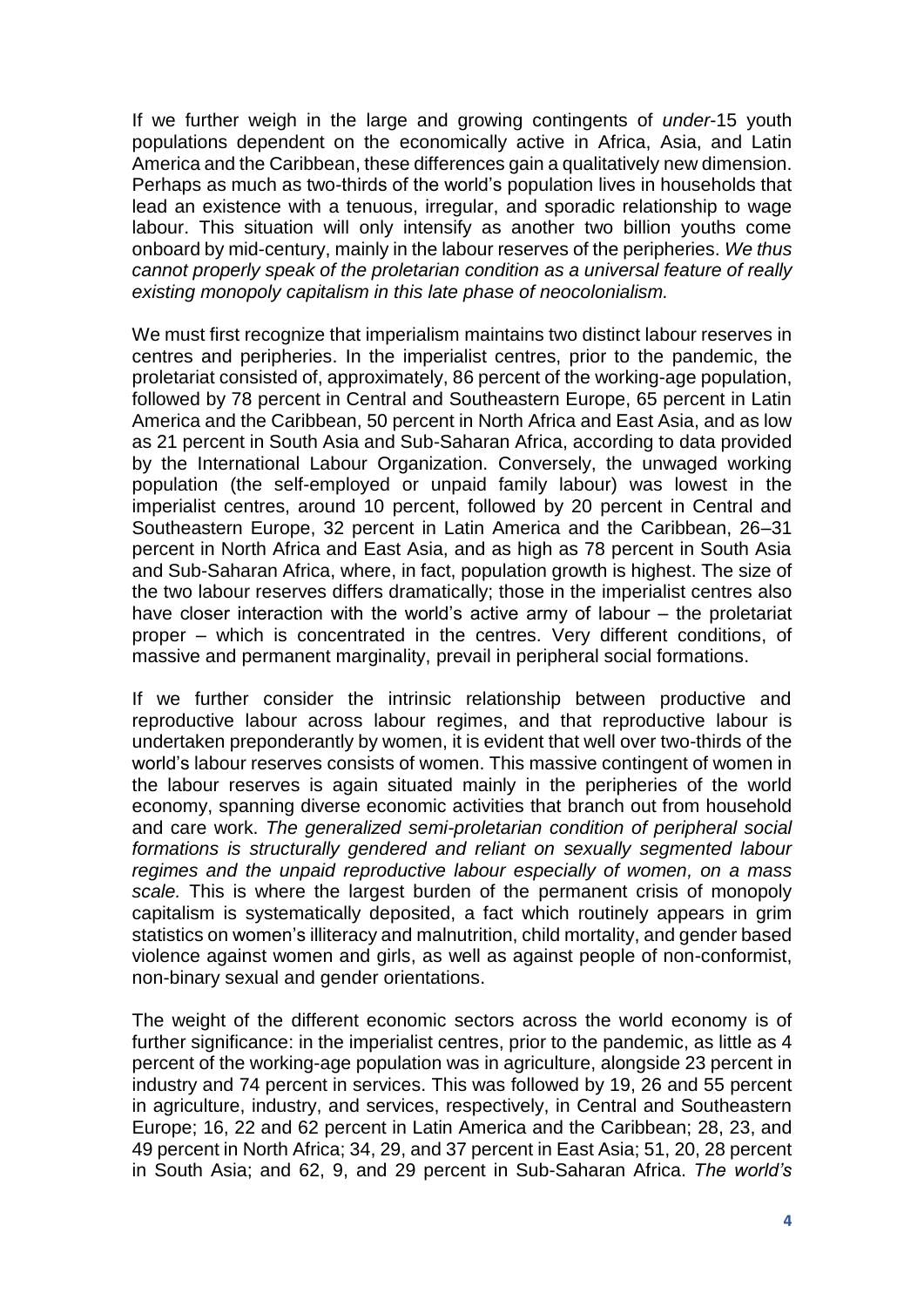*agricultural population is almost entirely located in the peripheries, and this is, by and large, a poor, semi-proletarianized peasantry*.

It is also the case that, where a strong rural exodus has already occurred in the peripheries, the migrating population has been steered into service provision and petty production where self-employment and informality also prevail. *The service sectors, at the lowest rungs of global values systems, have increasingly become the depository of the world's relative surplus population.* This is the case most starkly in Latin America and Caribbean, but it is the case of most regions where the rural-urban balance was tipped in the twentieth century without the creation of secure employment in urban areas, whether in services or industry.

There is one further dimension of this reality. *The world's industrial workforce is also concentrated in the peripheries of the world economy, possibly as much as 80 percent of it!* It is no longer the case that the imperialist centres detain most of the industrial workforce; they have shifted to high-end services in global value systems. In the peripheries, even where the exodus has flowed to industrial employment, this has by no means implied formal contracts and large organized factory settings; under contemporary global value systems, industrial activity strongly tends to fragmentation and informalization. This holds true for major industrial employers such as India where informality is extreme; and China, the factory of the world, where a floating rural-urban population has been mobilized to serve export-oriented growth.

The overall conclusion to be drawn is this: *the late neocolonial situation is characterized by a generalized condition of semi-proleterianization in the peripheral labour reserves of the world economy*. Social formations in the peripheries obtain particular characteristics from one region to the next, but they are all permanently trapped in a decadent relationship between paid and unpaid labour regimes, straddling countrysides, cities, coastlines, economic sectors, and international borders, among households that spread over great distances in their struggle for wages, petty accumulation, and social reproduction.

Semi-proletarianisation is not a new condition. Lenin had identified it in the countrysides of imperial Russia and drew attention to the political importance of *non-proletarian working people*; Mao carefully noted the *semi-proletariat* in the specific conditions of semi-colonial China alongside other classes. In today's late neocolonial situation, semi-proletarianisation is neither incipient nor conjunctural, it is a generalized and permanently installed condition in the labour reserves of the peripheries. This is also to say that urbanization itself does not complete the process of proletarianization; it yields a massive population of a semiproletarianized peoples in *both* cities and countrysides, and in flux between the two.

The further conclusion is that, *regardless of the distribution of inter-sectoral relations around the world, the agrarian question under imperialism remains unresolved on a world scale.* Semi-proletarianisation has not resolved the agrarian question; illusions regarding 'depeasantisation' or the end of the agrarian question, or even its relegation to a 'Third World' problem, must be confronted outright. The agrarian question is a global question, while the burden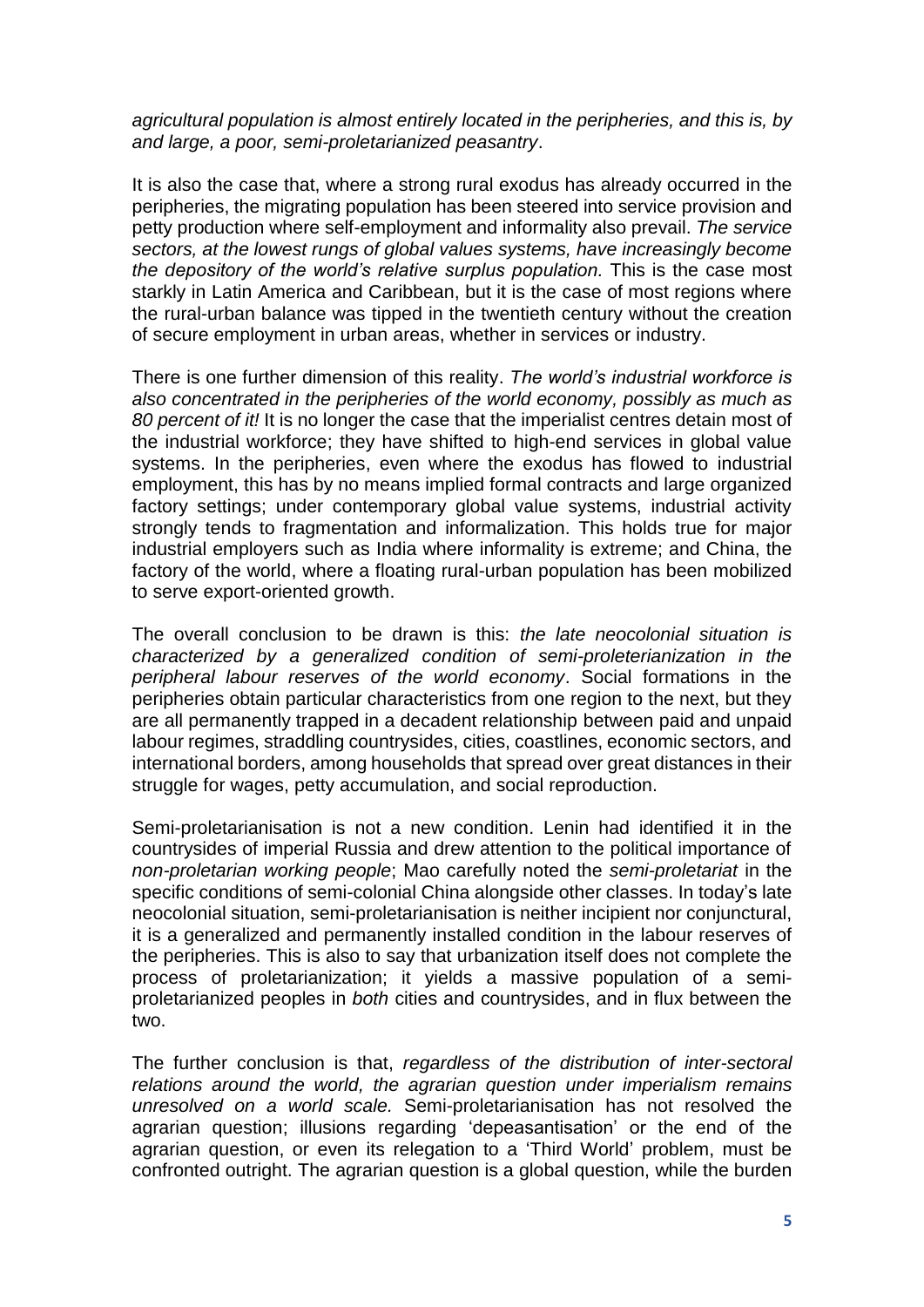of its non-resolution is carried mainly by the semi-proletarianised peasants, workers and marginalized peoples that are trapped in degraded countrysides and urban slums, or otherwise risk their lives to migrate abroad. This, after all, is the essential logic of imperialism: to appropriate the labour power, natural resources, and agricultures of the tropical and sub-tropical peripheries, while degrading Third World people's capacities to enjoy the wealth produced by their own labour and natural endowments, and not least expelling the social and environmental costs of this appropriation to the Third World itself.

The semi-proletariat occupies a large range of positions despite its common fate. It includes poor peasants and contract farmers, seasonal agricultural workers, fisherfolk, indigenous, quilombola, pastoral and other traditional peoples, informal urban workers, own-account workers, service delivery workers, home-based workers, homeworkers, and domestic workers. This generalized semi-proletarian condition occupies centre stage in a social formation which includes other class segments and proximate classes, namely: the *lumpen-proletariat* of the permanently excluded and indigent mired in hopelessness, recruited into crime or trapped in sexual exploitation, corralled into fundamentalist organizations or mobilized by predatory social media campaigns, such as against 'corruption'; the *proletariat*, composed of the more securely salaried workers in the private and public sectors, who can be engaged in strike action but cannot by themselves overcome the corporatist perspective; and the *petty-bourgeoisies*, the small capitalist enterprises in urban and rural areas subject to varied politics and accumulation prospects – and to which not a small part of the semi-proletariat aspires.

The semi-proletariat, in all its heterogeneity, constitutes a workforce whose range of socio-political demands is clear: first and foremost, access to land and territory, which is the most concrete element of production, residence and social reproduction; access to markets for petty production and distribution with adequate price structures; access to dignified wages, working conditions, and pensions; access to quality, free basic social services, pre-school, education, health, water, sewage, and public transport; enjoyment of peace and protection from violence, domestic, racial, caste, communal, drug-related, parastatal, and not least the state apparatus itself. These are pressing needs for the majority of rural and urban households in the semi-proletarianized condition.

The range of demands is only surpassed by the diversity of political parties, trade unions, urban social movements, rural social movements, non-governmental organizations, religious organizations, criminal organizations, and charities that seek and find a footing in the social vulnerability and political disorganization of semi-proletarianized social formations. Northern political penetration via the funding of Southern NGOs, trade unions, social movements, charities, and religious orders remains endemic. Fundamentalist religious organizations have also thrived in the late neocolonial situation, whether of Christian, Islamic, or Hindu traditions, across Africa, Asia, Latin America and the Caribbean, to propagate the ideological lumpenization of society. And there is also a galloping social media activism which feeds on and amplifies all tendencies, but remains in the control of corporate monopolies.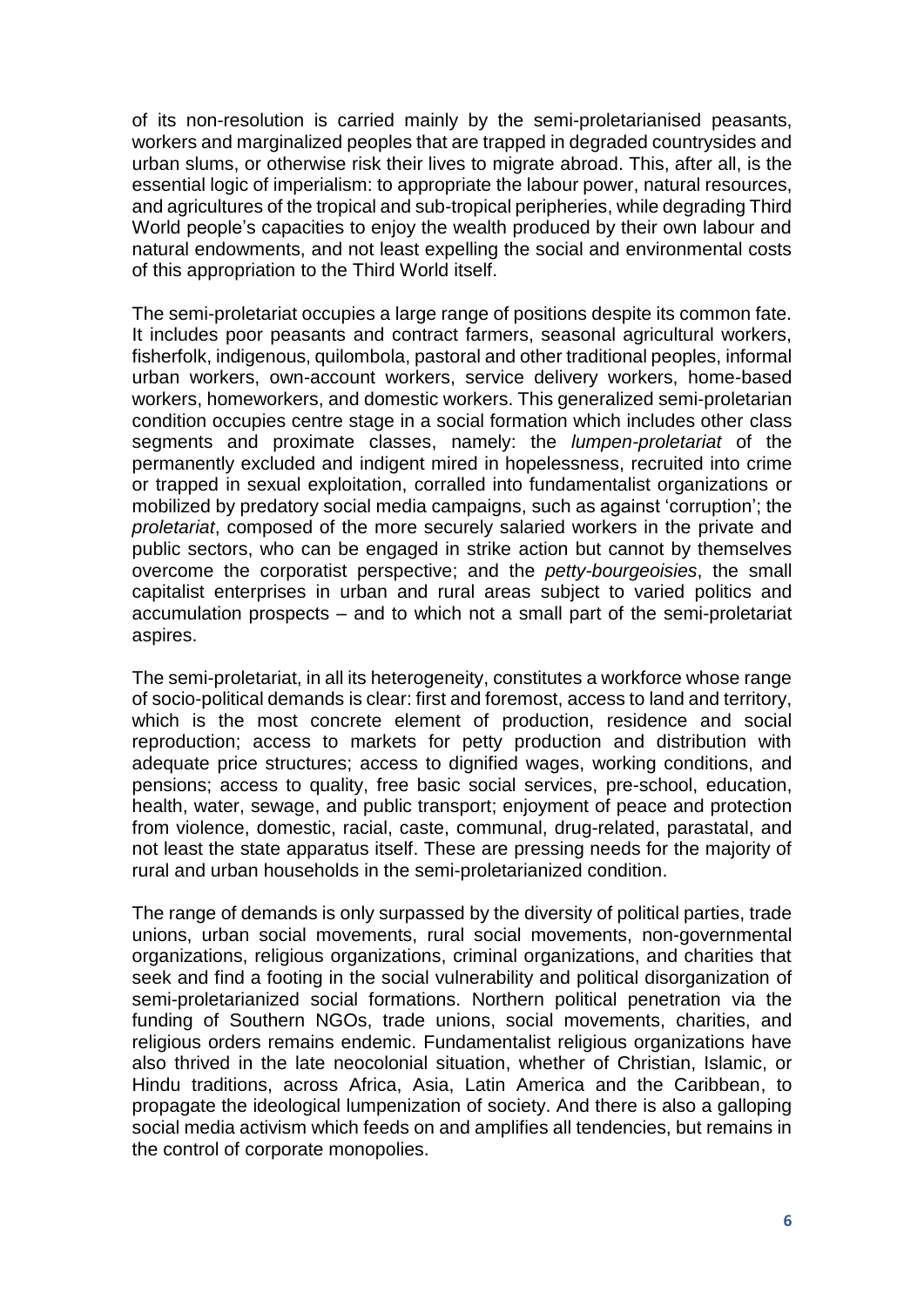The pitfalls of the semi-proletarianized condition also extend to progressive forces. If half a century ago Frantz Fanon had sounded alarm with regards to the role of the petty bourgeoisies in the liberation struggle, the alarm is no less valid today in relation to the petty bourgeois ideologies that consume whole movements and are even nurtured by imperialism. Especially the focus on single issues and consequent political fragmentation have led to an organizational and ideological dead end. This remains convenient and useful to domestic ruling classes and their imperialist patrons. *The missing element is a unifying force with a liberation perspective, capable of articulating the diverse socio-political demands with the resolution of national and pan-national questions and resistance to imperialism.* Under late neocolonialism, there is no substitute for a national liberation perspective in the revolutionary struggle. The real issue concerns its precise class basis and ideological character and its internal and external alliances; the task remains to identify correctly the enemies and friends of the revolution.

Reductionism is rife; and it goes against the grain of the semi-proletarianised condition to disorient national unity and international solidarity. The reductionist dichotomy between the urban and the rural is one of the most established, yet it continues to fail in politics. It is essentially an anti-peasant and anti-indigenous posture based on Eurocentric and economistic notions of who is the natural or potential agent of revolution. It is also a patriarchal posture, blind to the ruralurban linkages between production and reproduction.

The more fundamental dichotomy presents itself as a conflict between 'culture' and 'class'. The fight today over 'identity politics' has added a new degree of complexity. The essential conflict springs from a century-old struggle to transform Marxism into a revolutionary instrument for the Third World, which has always been composed of large peasantries, indigenous, and marginalized peoples under colonial, settler-colonial, and neo-colonial conditions. It is a struggle to overcome what Amílcar Cabral called the 'disconnection' of national liberation from its social structure, which leads to ideological deficiencies. Under really existing capitalism there is no economic or social force that is devoid of culture. And under late neocolonialism, it remains the case that the most exploited are also the most historically oppressed. Removing liberation from class struggle, which after all is a struggle for civilizational renewal, is as blind as denying that oppression has a class basis in imperialism.

Petty-bourgeois, corporatist, and reactionary ideological postures continue to disorient national and international solidarity and a proper analysis of evolving contradictions. *It remains the case that proletarian ideology provides the most complete analytical framework for the comprehension of the full spectrum of contradictions of monopoly capitalism*. No other single ideological source can fulfill the revolutionary task in the twenty-first century. But proletarian ideology can no longer be seen as being most natural to the proletariat; it is not! Nor can it be seen as unobtainable by semi-proletarianized peoples, or even segments of the petty-bourgeoisie. Cooperativism and collective self-reliance, the basic antidotes to monopoly capitalism, require the cultivation of a proletarian perspective which must draw on existing sources of solidarity among semiproletarianized peasants, workers, indigenous and other marginalized peoples. It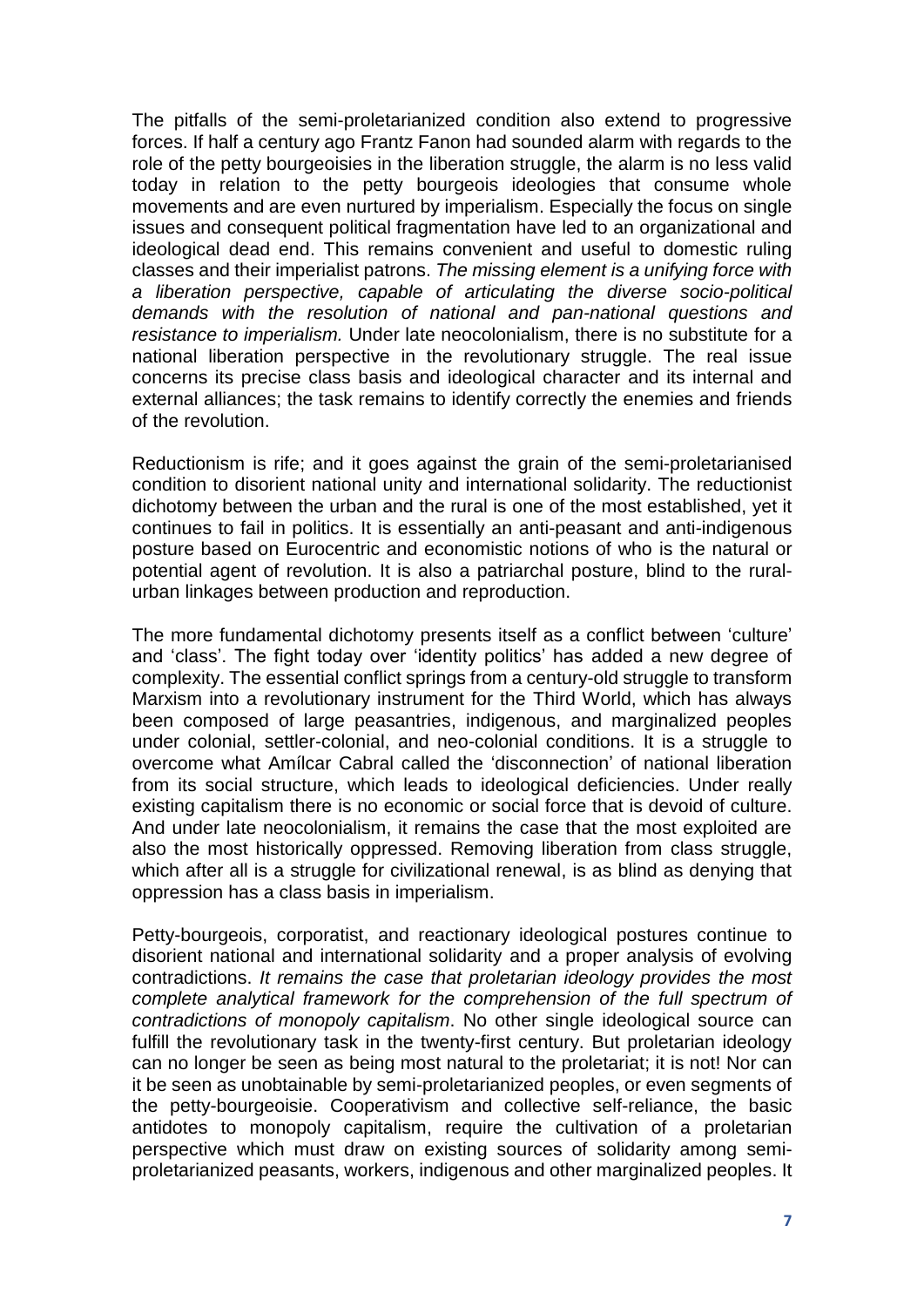must adapt to the requirements of diverse forms of cooperative production and social reproduction and modes of life that are in force across rural and urban territories.

It follows that, under really-existing capitalism, proletarian ideology can only grow from the existing struggles of semi-proletarianized peasants, workers and peoples. Among the most lamentable of lost opportunities under late neocolonialism has been the failure to recognize the radical potential especially of struggles for land and territory, both rural and urban, and their unification in a national liberation perspective. These are the foremost struggles for production, reproduction, and autonomy by the most oppressed and exploited, against the most reactionary, landed elements in society which today are backed by financial power. The problem extends to the realm of international solidarity in relation to land and territorial movements, peasant and indigenous, where commitment is often conditional and romantic, if not absent.

The same problem is not resolved by the organized peasant movements themselves. There is a strong tendency to reduce the peasant, indigenous, or urban agenda to a food or agroecological question, as opposed to the question of liberation, which is what it has always been for the oppressed peoples of the Third World. Liberation requires an unwavering commitment to the land and territorial questions of the semi-proletariat, which unite cities and countrysides, but also clarity on the operation of the supremacist hegemonies surrounding land and national questions, as well as a deeper understanding of the operation of monopoly capital. As important as the questions of food and agroecology certainly are to a revolutionary twenty-first century, all too often they have served to defuse the radical potential of the semi-proletariat and separate the struggles of the most oppressed, those with potentially decisive influence over other struggles.

What unites peasant, workers, and marginalized peoples in the liberation struggle is the control over the means of production and reproduction against the racist, casteist, communalist, and patriarchal orders that prop up the ruling capitalist classes and their imperialist patrons. The particularities of each country and region must be observed, but without losing sight of the challenge of the world revolutionary situation that is upon us. This challenge requires deep reflection and decisive action on national and international fronts.

The challenge also applies to the question of how to relate to the pettybourgeoisies and other fractions of the capitalist class whose introverted accumulation strategies may have the potential to serve national liberation. Every context will have its own particularities that need to be properly understood. It further applies to the question of how to relate to popular movements and political parties in the imperialist centres, those with potential to commit to genuine solidarity with liberation struggles in the Third World. Historical experience has shown that black and indigenous struggles in the North have a stronger tendency to identify with the liberation movements in the Third World, but this is neither automatic nor given ideologically.

## **No Recovery Without Reconstruction**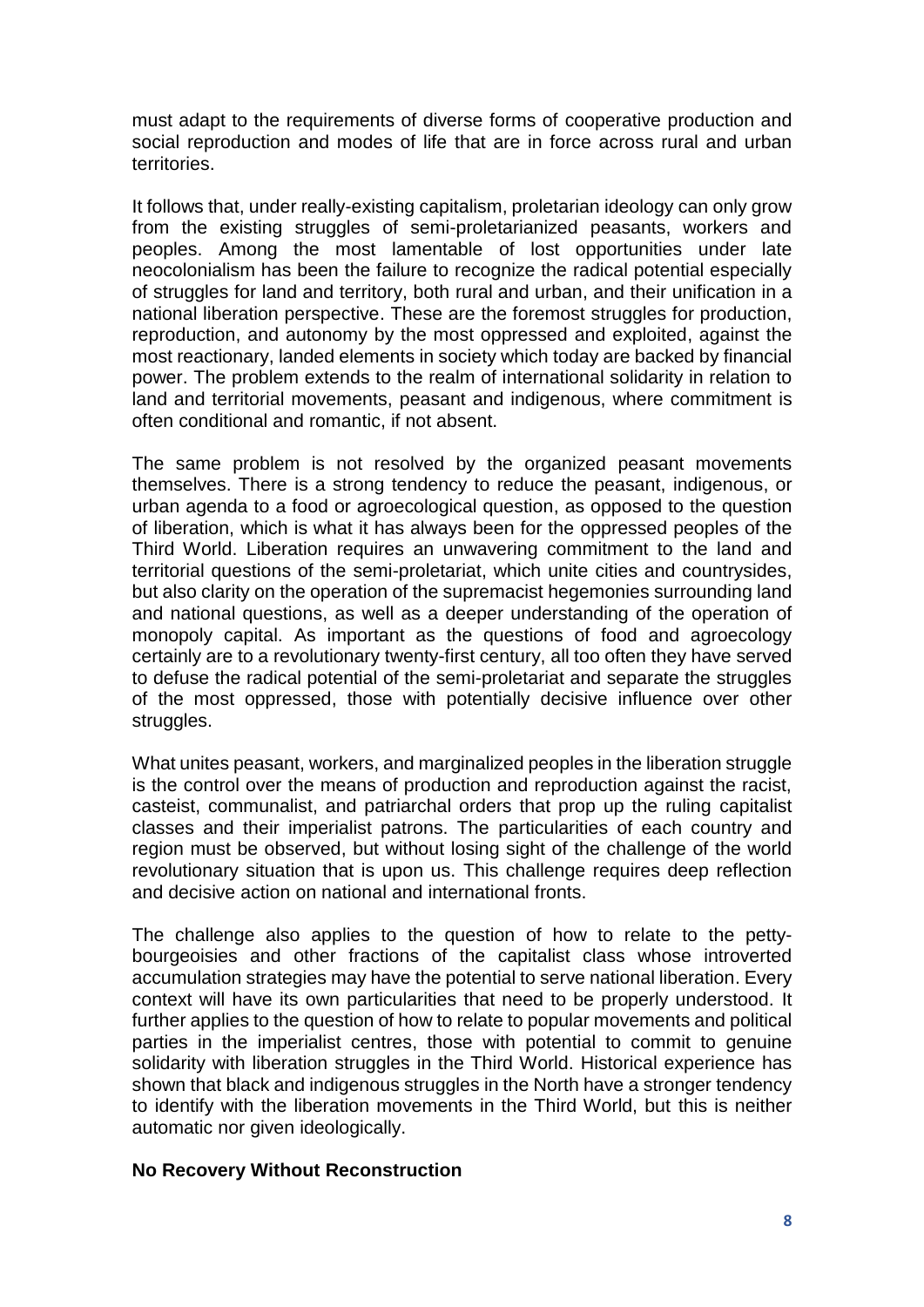Monopoly capitalism is in permanent crisis. This is to say that the rate of profit in value-creating sectors at the centre of the imperialist system has been in decline for decades, since the mid-1960s, which is exactly when decolonization made its decisive advance. There have been only two phases of partial recovery, reaching at most two-thirds of the 1965 level, until the outbreak of the financial crisis in 2008, which cut profits down to one-third of the 1965 level.

The current expectations for the post-pandemic recovery in the imperialist centre revolve around a medium-term two-percent annual growth rate of Gross Domestic Product. Whether this proves to be higher or lower, it does not refer to the recuperation of profit margins in the value-creating sectors. This is the other major stumbling block for capitalism noted my Marx long ago: capitalists will seek an escape from crisis via technological leaps, and every technological leap will add capital and shed labour in the value-producing sectors, reducing the rate of profit. Today, the recuperation of profits by the monopolies occurs by other means, by degrading the labour process in the peripheries, by seeking financial profits in financial bubbles, and by the escalation of primitive accumulation and war.

The recovery that is to occur will be driven by mammoth fiscal and monetary stimulus packages that together in effect compose the so-called Biden Plan. On the one hand, asset purchases by the Federal Reserve have already doubled to eight trillion dollars, on the back of the gigantic post-2008 asset purchases; on the other, the fiscal stimulus as a percentage of GDP is projected to be twice as large as Obama's after 2008, and larger even than Roosevelt's in 1934. These are unprecedented, direct and indirect, subsidies to the financial and corporate monopolies themselves. And despite Keynesian appearances, international finance capital will continue to rule the roost, until the next epic bubble bursts.

None of this bodes well for the Third World, whose total debt has doubled over the decade prior to the pandemic. Dozens of countries have rushed back to the International Monetary Fund. The question of recovery, therefore, does not refer to an alternative development path. The world's labour reserves will continue to swell, social conflict will intensify, sanctions and pseudo-humanitarian interventions will escalate, while a portion of the labour force in the centres will be repositioned to reap the benefits of the Biden Plan, while it lasts.

China has been the main source of dynamism for the world economy, accounting for over one-fourth of world GDP growth in recent years. But this dynamism has been contradictory and, by its very dependence on Western monopoly capitalism, will necessarily come to an end in its present form. China has uniquely given hope to the Third World by the degree of strategic autonomy it has exercised against the West. Its growth strategy has resulted in a shift in the tectonic plates of trade and investment away from Western monopoly control. China has provided substantial new investments in infrastructural development to fill a critical void, without indulging in debt traps or militarizing economic relationships.

Yet, China`s growth strategy has sustained the hyper-consumerist and predatory financial needs of the West while also setting off its own internal disequilibria and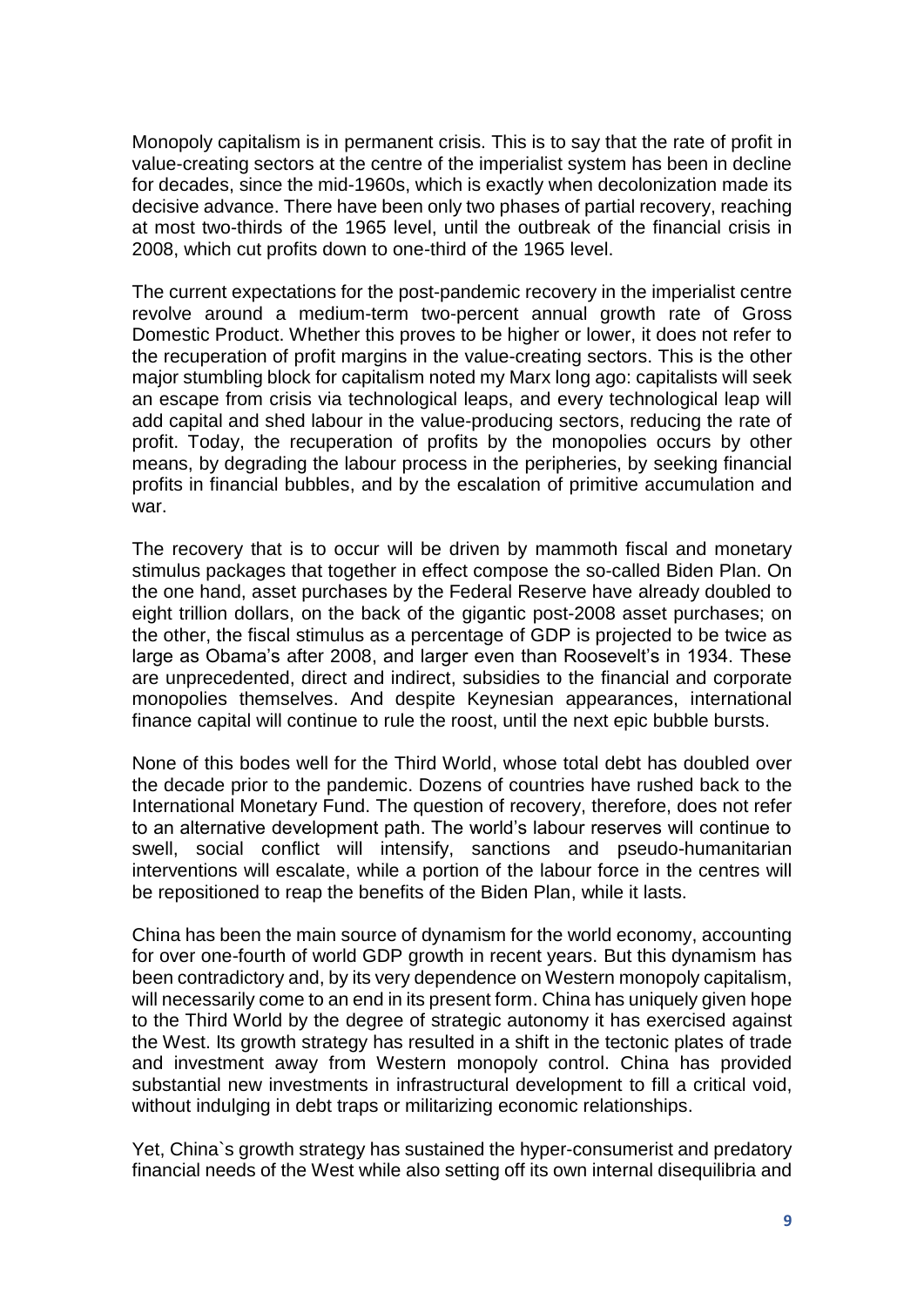speculative bubbles. It has also relied on the raw material exports and manufacturing imports of the peripheries. This overall pattern, still serving the overriding accumulation needs of the West, has continued to weigh against alternative development paths. Since 2013, China's Belt and Road Initiative has again raised the stakes. It remains possible – indeed, it is imperative – that the relation of forces shifts further in the current crisis, in the interests of China and the whole of the Third World. The growing recognition, by the Chinese leadership itself, of the country's grave internal disequilibria and threats to its socialist character, compounded by its terminal impasse with the West, gives new hope that a more resolute shift towards autonomous development will again occur. It is time that a new era of collective self-reliance is put squarely on the agenda.

This would be in the interest of the whole world, given that the Biden Plan is, above all, a war plan against China and the whole world, not a recovery plan for the world. The US confrontation with China is a strategy of technological domination in the so-called fourth industrial revolution and a battle over the control of global value systems in strategic industries. The technological stakes extend directly to the military field, where all elements of the fourth industrial revolution will be mobilized, artificial intelligence, robotics, big data systems, and integrated logistics. The military encirclement of China and spread of military bases around the world, and the control over terrestrial and maritime trade routes, over energy and other natural resources, will remain central to the US war plan. The new military mega-pact secretly hatched between the United States, Australia, and the United Kingdom is precisely the emerging strategy.

Nor can the so-called 'green new deal' envisaged by the Biden Plan be detached from the war plan. Its stated target of 'net-zero' emissions by 2050 can only be achieved by a 'green' assault on the Third World, to carve out extraterritorial carbon sinks via land grabs, against peasants, indigenous and other traditional peoples, and create water-intensive monocultures against the biodiversity of the tropics and subtropics. The plan is a negation of historic climate debt obligations. It is more precisely an escape plan to compensate for persisting carbon emissions by the United States and to guarantee the accumulation needs of its corporate monopolies in the energy sector.

By 2050, the stated target date of the Biden Plan, it is likely that global warming will have already reached 1.5°C degrees above pre-industrial levels if it continues to increase at the current rate, according to the Intergovernmental Panel on Climate Change. The impact on terrestrial, freshwater and coastal ecosystems will have already substantially changed the conditions of production and reproduction for the most vulnerable peoples of the tropics and subtropics. These are the regions, especially in Africa and Asia, which are the most vulnerable to crop yield decline due to desertification. Clearly, a rapid and radical change of direction is necessary towards production, consumption, and land-use patterns, one that is not possible under the aegis of the monopolies and their accumulation needs.

There is no recovery without reconstruction. *Reconstruction can mean many things, but it will mean nothing unless it establishes stable and secure living and working conditions for the world's semi-proletarianised peoples.* This can only be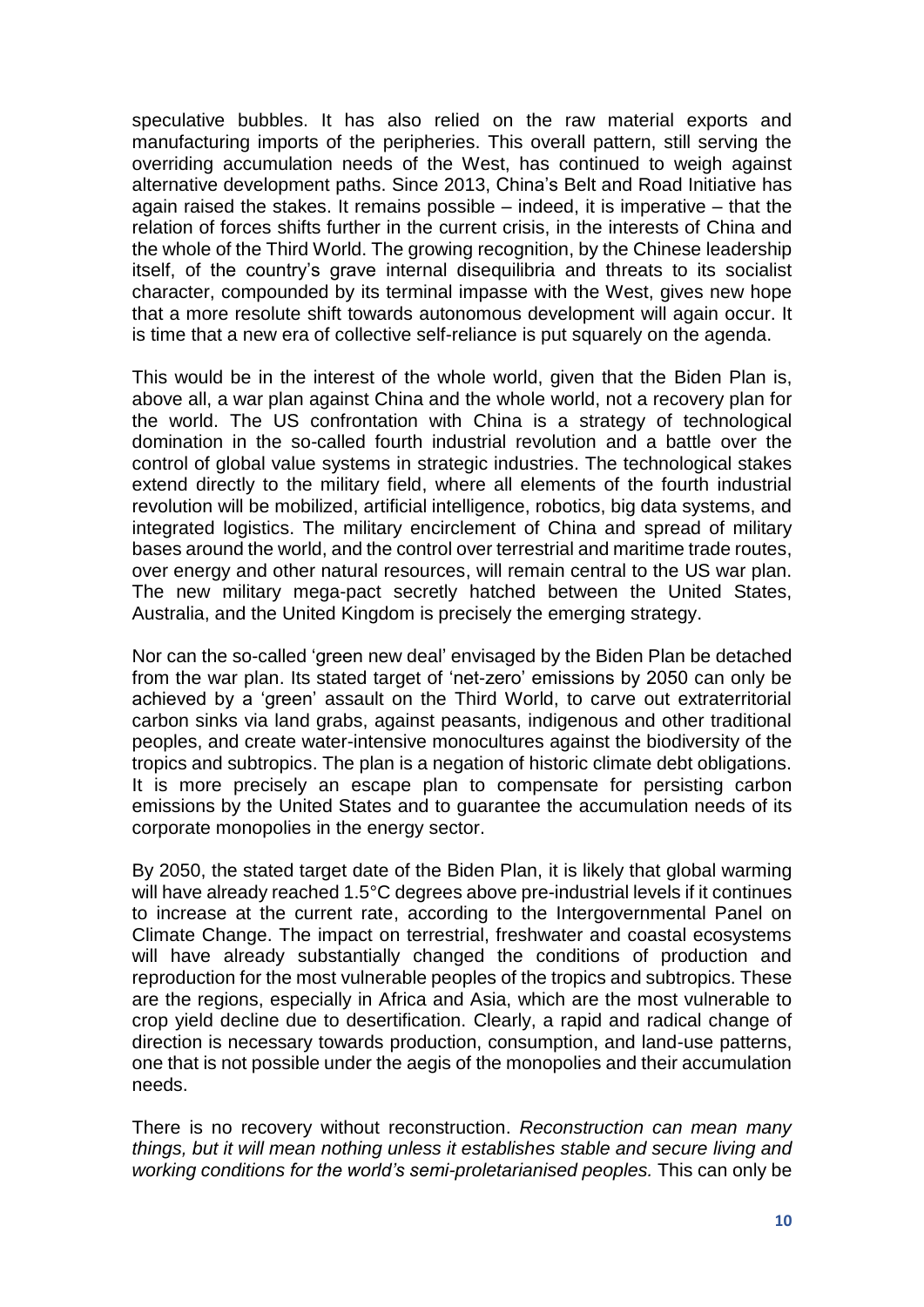obtained by a new rural-urban equilibrium, which each region and country must seek in accordance with its own production and reproduction needs. This also means that global value systems and associated consumption patterns of privilege, in both North and South, must be overcome. It further means affirming radical sovereignty over the commons in the tropics and subtropics, in the interest of new land rights and new land uses, and on the basis of clear objectives: higher standards of consumption and social reproduction for the semi-proletarianized majorities; sustainable and cooperative production; absorption and stabilization of national and regional workforces; and autonomous industrial and technological development.

Development in the twentieth century was defined in terms of urbanization. This vision is now defunct. In the twenty-first century, development must seek world reconstruction via a peasant path in the countryside and via territorial guarantees for indigenous and other marginalized peoples, which are the only possible guarantees of rural-urban equilibrium, ecological sustainability, and, yes, mutually beneficial North-South relations. The counterpart of the peasant path in urban zones is also, by necessity, the provision of conditions for the development of petty production and social reproduction. In other words, the only starting-point possible for a world transition to socialism is to provide support to the petty production that is already the reality of the large majorities living under monopoly capitalism. Planning methods must be adjusted to this reality, gradually to steer a petty-bourgeois economy into cooperative structures, while linking it up to strategic industrial development.

## **Towards an International Solidarity Front**

Can this change of direction be made without international solidarity? It cannot! International solidarity today remains *ad hoc* and ideologically uncertain. And while innumerable and valiant solidarity struggles exist and continue to sprout in current insurrectional conditions, a coordinated front of social movements and political parties rooted in the Third World with revolutionary and anti-imperialist perspective has not materialized. It is unimaginable that a committed antiimperialist perspective will arise on its own to coordinate and guide the type of world reconstruction that is required today and confront the known and unknown challenges as they arise.

An international solidarity front of peasants, workers and peoples must come into existence and set its sights on reinitiating and reinforcing a world socialist transition in the first half of the twenty-first century. This should have at its inception a tri-continental framework of political convergence in the spirit of Bandung, to establish principles of international solidarity and prevent against the cooptation of pro-imperialist forces – their funds, capacities, sensibilities, and agendas. The programmatic purpose of an international solidarity front should be to establish a framework of systematic dialogue among movements and parties and provide ideological, political, and logistical support to struggles as they evolve.

In the short term, the strategy should be to convene a New Bandung meeting. This should be a physical meeting of representatives of selected communist